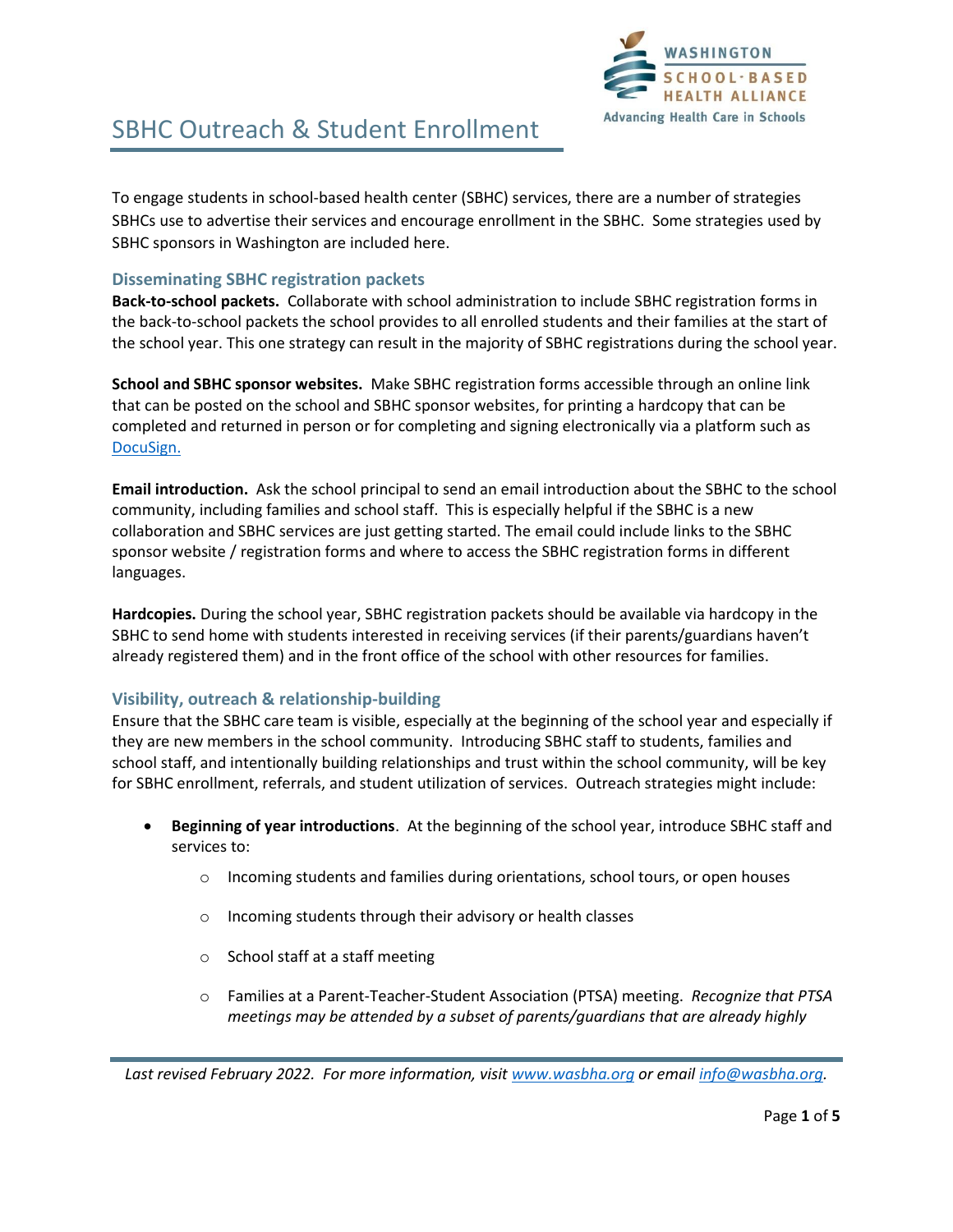

*engaged in the school community, so be sure to also consider your strategies for reaching those parents/guardians who are not.* 

- **Targeted outreach within the school.** Build relationships with key school staff and student groups to raise awareness of SBHC services and increase student referrals, particularly among student populations who may be in greater need of access to care. Establish communication with, for example:
	- $\circ$  School nurse, school counselor and school psychologist to reach all students, and particularly those with special education needs or disabilities
	- $\circ$  School social worker, family support worker and McKinney-Vento liaison to reach lowincome students and students experiencing homelessness
	- $\circ$  ELL (English language learner) teachers and instructional assistants to reach English learners
	- $\circ$  Special education teachers and instructional assistants to reach special education students
	- $\circ$  Athletic director and coaches to reach students who may need sports physicals
	- o GSAs (Gender and Sexuality Alliances / Gay Straight Alliances) to reach LGBTQ+ students
	- $\circ$  Culturally-specific student groups or student unions to reach students of color
- **School events.** Have SBHC staff present at school events throughout the school year.
	- $\circ$  Some SBHCs keep a "tabling" box ready with supplies for school events, e.g. a table cloth, banner with SBHC sponsor logo, brochures, registration packets, pens, stickers and other giveaways.
	- $\circ$  If the event is for new incoming students starting their first year at an elementary, middle, or high school, consider offering welcome packages to these students.

*A high school welcome package might include information about SBHC services, a healthy snack, pen, Chapstick, stress ball, hand sanitizer, health education materials, and other teen resources such as crisis line information and a list of teen-friendly community health providers.* 

- $\circ$  Ensure SBHC materials are available in key languages, and an interpreter is available particularly if the event is for a language- or culturally-specific population in the school.
- **Student health council.** Engaging and listening to the students at a school is one of the key responsibilities of a SBHC. Initiate a student health council that welcomes student advisors to inform the SBHC care team about important health information needed in the school community and any trending risky behaviors is beneficial in keeping SBHC services up-to-date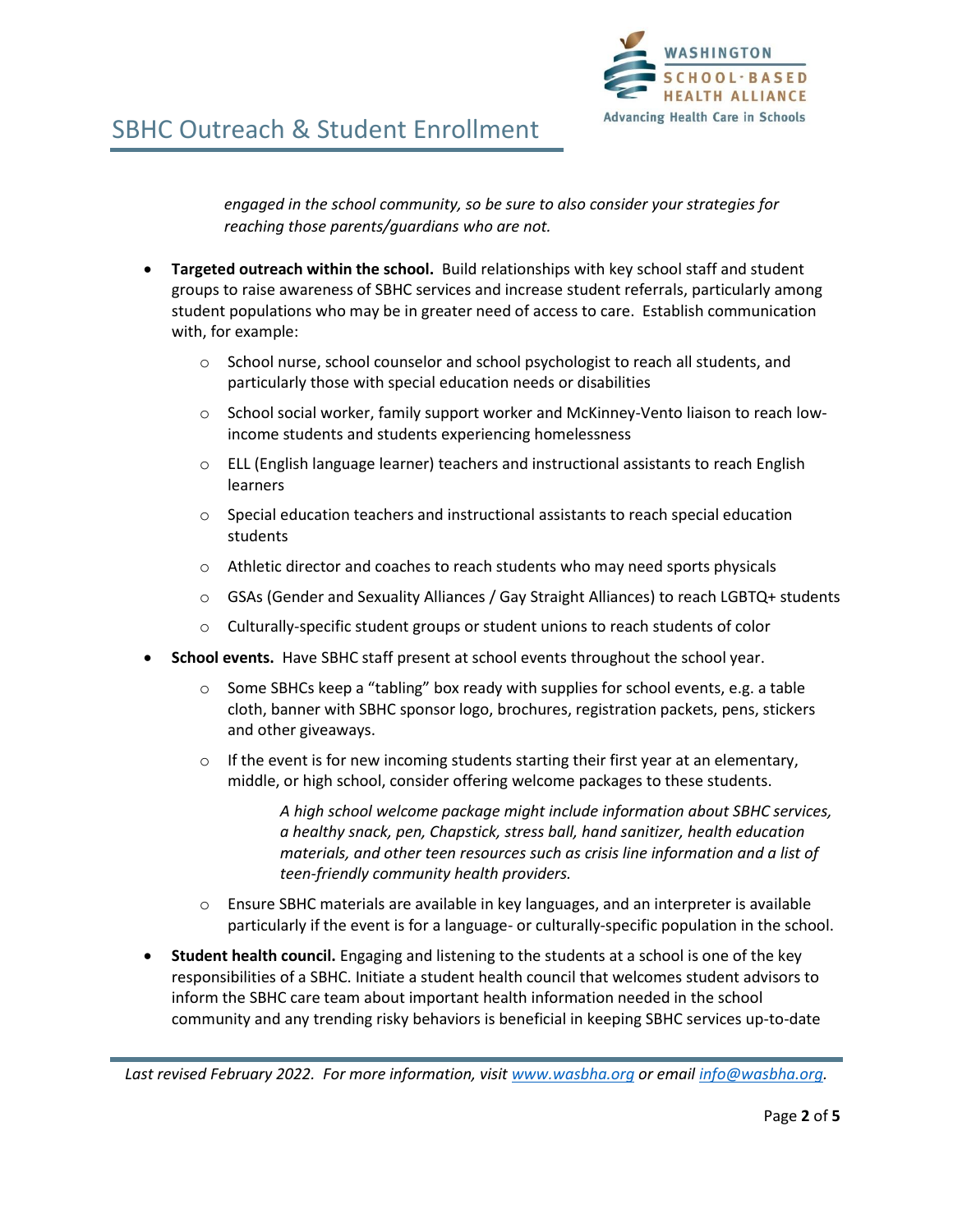

and responsive to students' health care needs. Engage the student health council in planning and doing outreach, health education, and classroom presentations. Developing informative bulletin boards inside and outside of the SBHC featuring different health topics monthly is also a great way to engage students in health education. The student health council provides a student voice to the SBHC.

- **Community advisory committee.** Establishing a community advisory group that includes parents/guardians could be beneficial, especially at the elementary school level, where parents will be better advocates for their children's health care needs. This also provides an opportunity to keep parents/guardians informed about SBHC operations and collect their feedback throughout the school year.
- **Teaching assistants.** Student teaching assistants (TAs) can also be a great resource for the SBHC. Most middle and high schools have TA opportunities and a busy high school SBHC that is serving 20-30 students per day will need some assistance in running hall passes to classes so that students know when to report to the SBHC for their appointment. Appropriate TA training is necessary during SBHC orientation including a thorough overview of patient confidentiality. The TAs can also be great advocates for the SBHC and help spread the word about the services offered at the SBHC.
- **SBHC events for school staff.** Host school staff appreciation events in the SBHC, for example a SBHC open house for school staff with coffee and food after school hours.
- **Community provider outreach.** Reach out to community health care providers to inform and remind them throughout the year that the SBHC is available and students can access care at school.

The SBHC clinic coordinator can be key to outreach, as the face of the clinic and the go-to resource for questions, referrals, and coordination between the school and SBHC. In general, SBHC staff getting out of the SBHC and circulating in the school hallways and lunchroom as much as possible is helpful for getting to know students and becoming a familiar face to students and school staff.

### **How does outreach differ at different grade levels?**

At the elementary level, outreach efforts will be mostly focused on parents/guardians as they must consent for their children to be seen in the SBHC and are more directly involved in their children's care. Specific themes for outreach might include, for example, that students can receive their immunizations at the SBHC.

Outreach at the middle school level will focus on both parents/guardians and students, as students at the middle school level start to become their own health advocates and may be eligible to self-consent for needed confidential services. Specific themes for outreach might include, for example, that students can receive their sports physicals at the SBHC.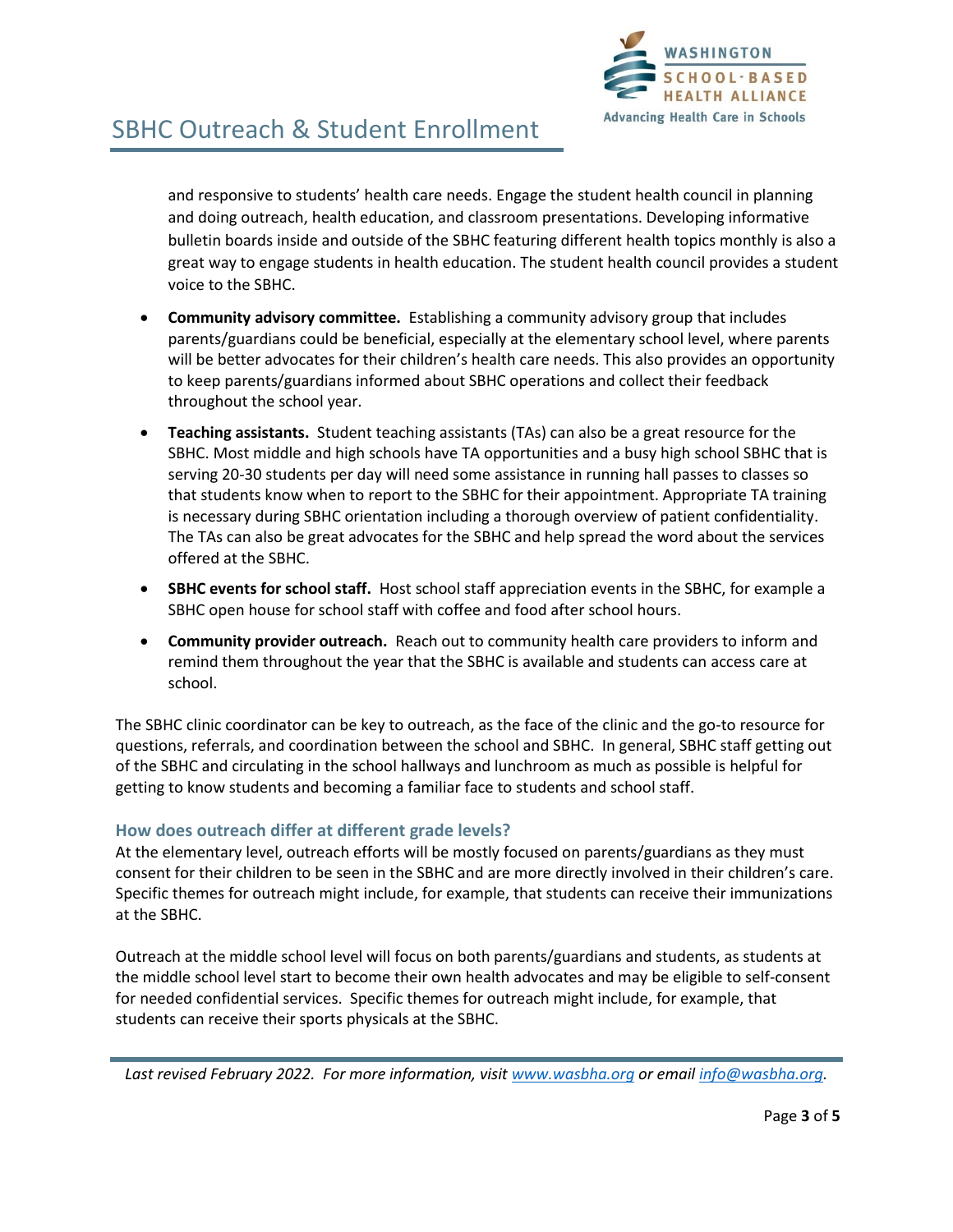

At the high school level, outreach may focus primarily on the students themselves, as parents/guardians tend to be less involved, students are farther along in their self-advocacy, and they may have more need for confidential services for which they can self-consent.

#### **Outreach appointments**

Once the SBHC collects students' registration forms, the SBHC may start the school year with outreach appointments to engage students in care. These appointments might be initiated by the SBHC clinic coordinator for all students whose parents/guardians consented for them to receive services in the SBHC. The outreach visits are an opportunity for the students to come in and meet the SBHC care team and learn more about the services available at the SBHC.

### **Student word-of-mouth is key**

In the end it is the students who will be the best outreach resource. If the students have a positive experience at the SBHC and feel welcomed, taken seriously, and not judged, then they will tell their friends and classmates about their experience and more students will self-refer for appointments.